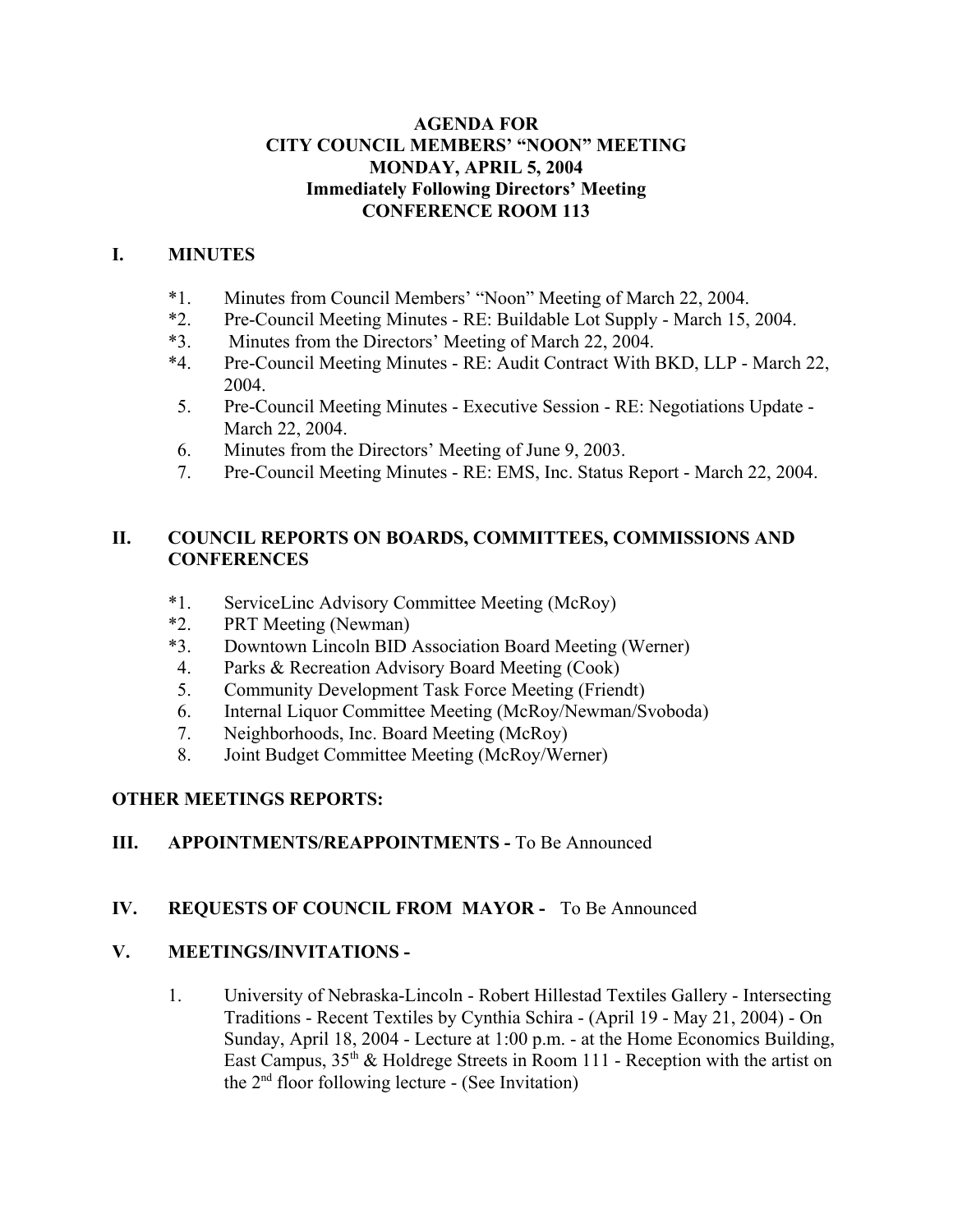- 2. The Lincoln Chamber of Commerce invites you to attend the following Ribbon Cutting: - Please RSVP to Jaime Henning at 436-2354 or E-Mail:
	- A.) Starbuck's Coffee Company, 1201 N "P" Street on Thursday, April 1, 2004 at 4:30 p.m. - Starbucks Coffee Company is the leading retail roaster & brand of specialty coffee in the world. At Starbucks we aspire to be recognized as much for our commitment to social responsibility as we are for quality of our coffee. — **(Council received their copies of this invitation on 3/29/04, Also placed on the Attend Sheet for 3/29/04) – (See Invitation)**
- 3. Nebraska Department of Roads Notice of Highway Design Hearing The Nebraska Highway Commission will hold a Public Hearing about upgrading Lincoln's West Bypass to freeway standards - on Wednesday, April 14, 2004 at 7:30 p.m. - at Firefighters Hall, 241 Victory Lane - (See Invitation)
- 4. 2004 Mayor's Interfaith Prayer Breakfast on Thursday, May 6, 2004 at The Cornhusker Hotel at 7:30 a.m. (Doors open at 7:00 a.m.) - RSVP by April  $15<sup>th</sup>$  -(See Invitation)

## **VI. MISCELLANEOUS - NONE**

### **VII. CITY COUNCIL MEMBERS**

#### **VIII. ADJOURNMENT**

#### **\*HELD OVER FROM MARCH 29, 2004.**

ca040504/tjg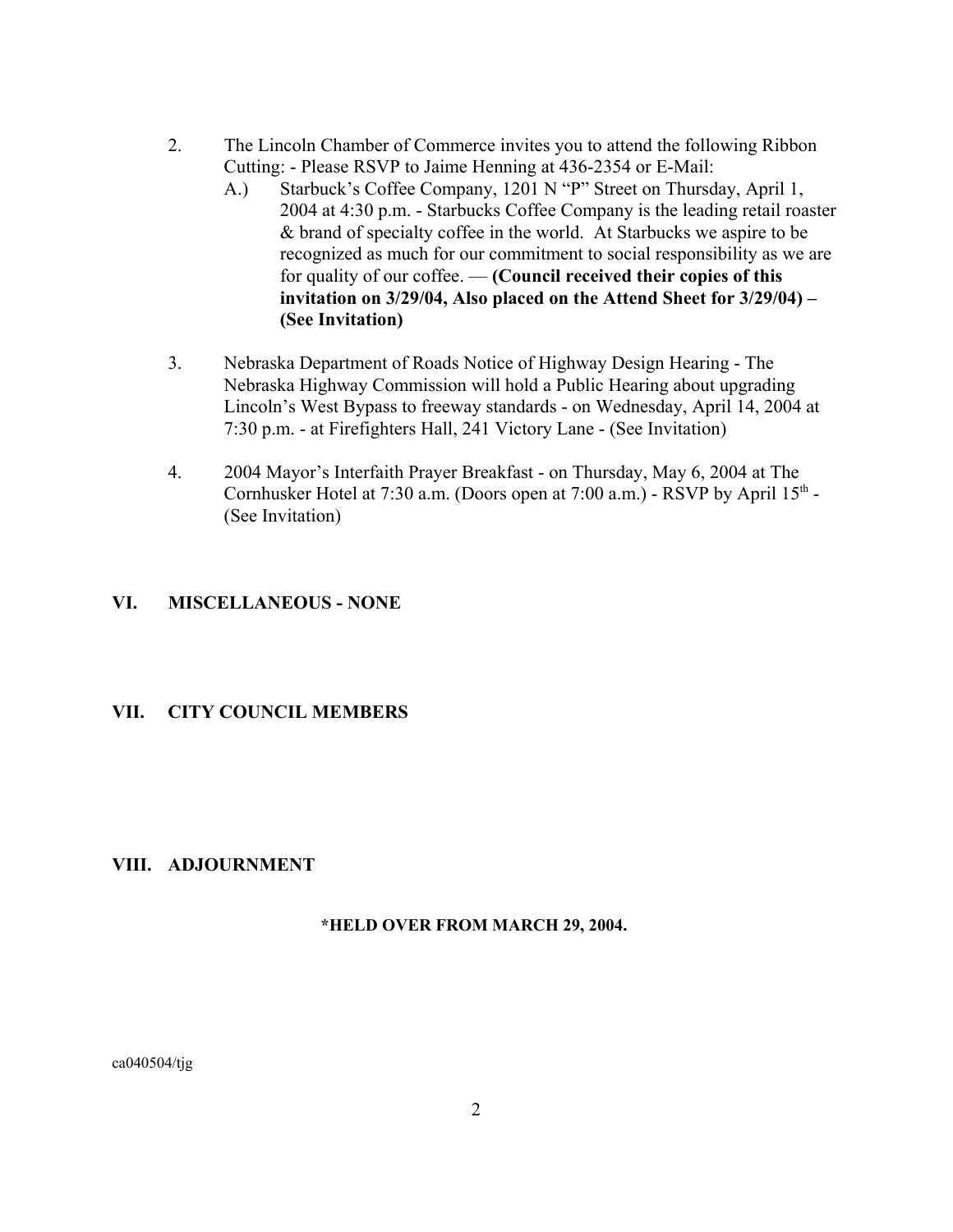# **MINUTES CITY COUNCIL MEMBERS' "NOON" MEETING MONDAY, APRIL 5, 2004** *CONFERENCE ROOM 113*

*Council Members Present:* Terry Werner, Vice-Chair; Jonathan Cook, Glenn Friendt, Annette McRoy, Patte Newman, Ken Svoboda; ABSENT: Jon Camp, Chair

*Others Present:* Mark Bowen, Corrie Kielty, Anne Harrell, Mayor's Office; Rick Peo, City Attorney's Office; Joan Ray, Council Secretary; Darrell Podany, Aide to Council Members Camp, Friendt and Svoboda; Nate Jenkins, Lincoln *Journal Star* representative; Joan Ross, City Clerk, (sat in briefly for discussion on Formal Meeting schedule).

# **I MINUTES**

- \*1. Minutes from Council Members' "Noon" Meeting of March 22, 2004.
- \*2. Pre-Council Meeting Minutes RE: Buildable Lot Supply March 15, 2004.
- \*3. Minutes from the Directors' Meeting of March 22, 2004.
- \*4. Pre-Council Meeting Minutes RE: Audit Contract With BKD, LLP March 22, 2004.
- 5. Pre-Council Meeting Minutes Executive Session RE: Negotiations Update March 22, 2004.
- 6. Minutes from the Directors' Meeting of June 9, 2003.
- 7. Pre-Council Meeting Minutes RE: EMS, Inc. Status Report March 22, 2004.

Vice-Chair Werner, presiding in Jon Camp's absence, requested a motion to approve the above-listed minutes. Ken Svoboda moved approval of the minutes, as presented, by acclamation. The motion was seconded by Glenn Friendt and carried by unanimous consensus of those Council Members present.

# **II. COUNCIL REPORTS ON BOARDS, COMMITTEES, COMMISSIONS AND CONFERENCES -**

# \*1. SERVICELINC ADVISORY COMMITTEE (McRoy) No Report

\*2. PRT(Newman) Ms. Newman reported that she and Ms. McRoy had attended the PRT meeting and they had gotten a condensed version on the Red Tagging of houses. That discussion raised some questions and we'll see what we can do with that concern.

\*3. DOWNTOWN LINCOLN BID ASSOCIATION BOARD MEETING (Werner) Mr. Werner reported that the meeting had covered several issues. There was a report from Russ Bayer and Brad Korell on the SRT, which reveled no new information that hasn't been covered for Council many times. Lynn Johnson was in attendance and gave a report on a park on the Federal Square block of the Downtown area. They're talking about putting in a park with monies from the Urban Development Department. The park would be located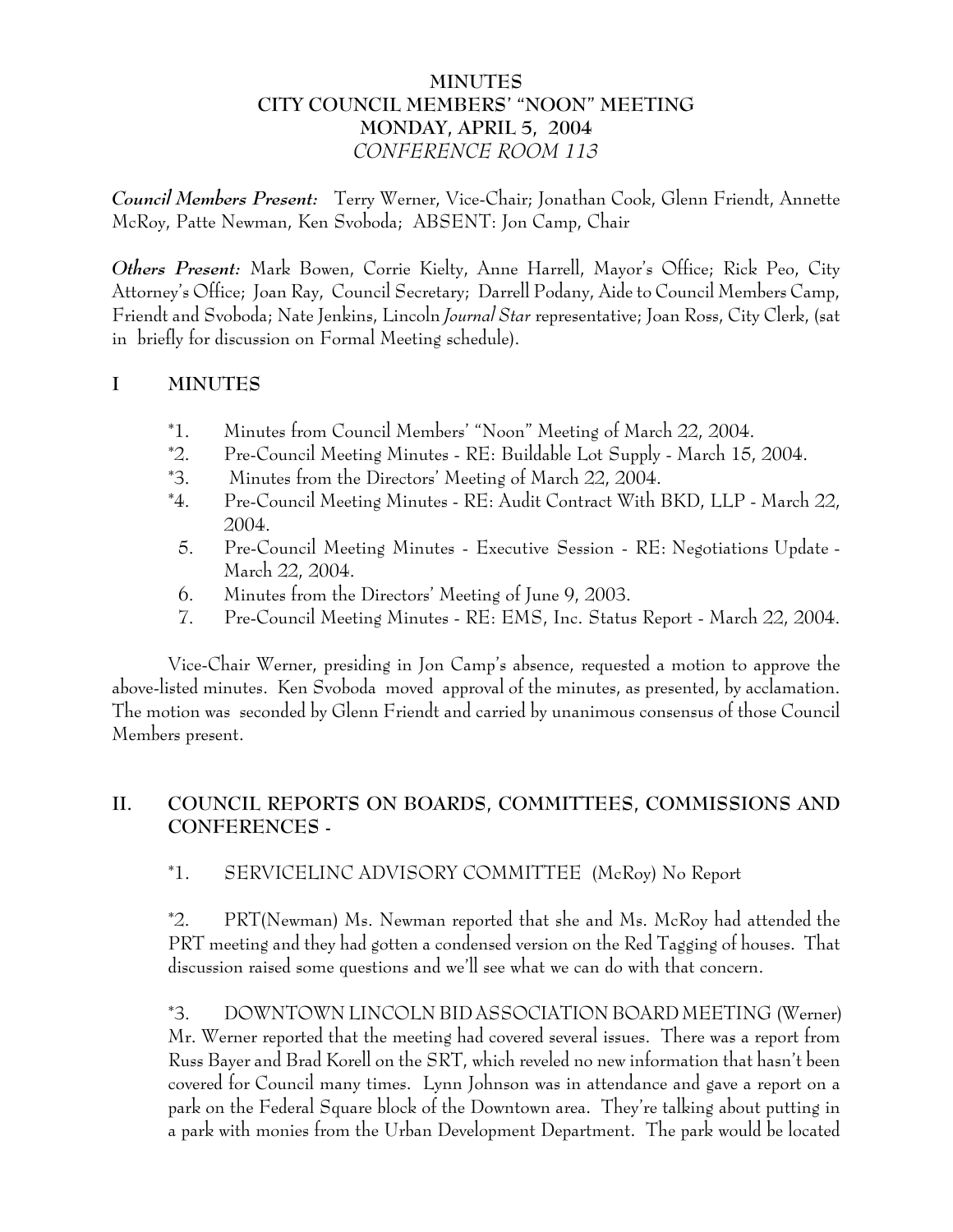to the east of Old City Hall on the Northwest corner of the intersection of  $10^{th}$  & "O" Streets. The park designs were discussed with the thought of putting in a fountain. Mr. Werner asked if there were an artesian well right there in the middle of the park? There used to be a fountain there and they had some renditions drawn up for the new fountain.

There was also a report from Carol Connor which discussed the same issues regarding libraries...information from the report that Council Members have all seen with the different options being proposed.

Mr. Friendt asked if, under the new park design,"Lump and Bump" would have to be relocated? Mr. Werner commented that that very issue had been a lively part of the discussion.

Mr. Svoboda asked if that area was part of the "Government Square" on which bids had been let for building a structure and for landscaping. Mr. Bowen explained that "Government Square" is the parcel of land on the Northwest corner of 10<sup>th</sup> and "O" Streets.

Mr. Werner reported that another issue that had been discussed was the repair project proposed for Centennial Mall. He noted that it would not even be close to what needed to be done, but, as a short term measure, they are going to remove some of the planters in which some of the large trees had been placed. The cement is "a mess" and they're going to remove some of that and try to eliminate some of the danger involved with the crumbling concrete.

Mr. Svoboda asked Ms. Harrell, who had just arrived, if the bids were out on Government Square - that Northwest corner of  $10^{th}$  and "O" Streets. Ms. Harrell confirmed that that was the corner currently occupied by "Ptem and Ptah" [aka Lump and Bump]. Ms. Harrell noted that there were some changes proposed for that park area. There were some questions and comments as to where the two stones might now be placed, but no definitive answer was formulated.

 4. PARKS & RECREATION ADVISORY BOARD (Cook) Mr. Cook reported that the Golf Committee has made the decision to remove the water jugs from the golf courses. This was decided because there was a law suit somewhere in which the City lost -a settlement for \$3,000,000- because the water was contaminated and somebody got sick. Apparently they just fill the water jugs by using hoses. Mr. Werner asked what if someone is dying of the heat and there is no water? Mr. Cook stated that if there were a lawsuit on that issue, we'll figure out what to do then; in the mean time, we'll just run scared from law suite to law suit. It was noted that the golfers *can* get water on their way out. There were some remarks regarding the availability of beer at that same location and the possibility of marketing incentives as a factor in this decision was mentioned, but this was generally discounted as being a factious observation. [Laughter]

Mr. Cook noted that the Board was still discussing public art - and may be doing so for some time. There had also been discussion dealing with a couple of communication towers in regard to fees and facilities. One proposal for the Pioneers Golf Course will be coming before the Council soon. A request has been made to make a provision that those towers that are placed on golf courses have the revenue go into the Golf Enterprise Fund rather than to the City's General Fund as is currently the case.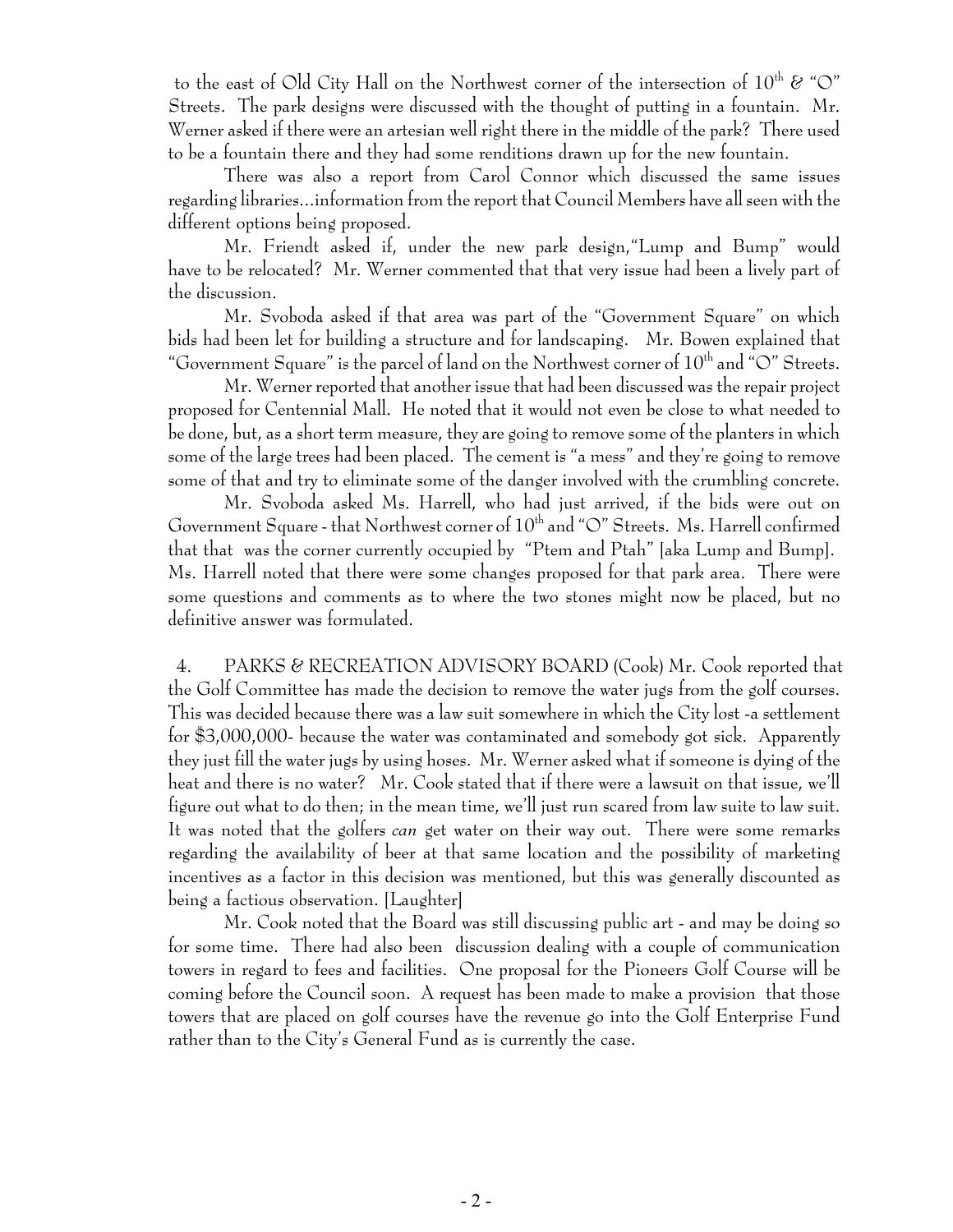Now, when these poles are put up on City [public] land, we retain ownership of the pole. This means that if all the providers leave town, we still have a pole to deal with. If the pole is on private land, we require that they [the land owner] provide a bond to take care of removing the pole if the providers all leave. But, that brings up the question - if the Golf Fund gets the revenue, should the Golf Fund then be responsible for taking down the pole? And, the Park and Recreation Advisory Committee wondered if we shouldn't make it a requirement that they post a bond, even on public land. Even though we own the land, they should still post that bond as an additional condition to provide us the money necessary to take the pole down, if that needs to be done in the future. The Board may want the Council to look at that on future permits granted on City property.

Mr. Werner interrupted Mr. Cook's report with the request that, since City Clerk Joan Ross had slipped into the meeting momentarily, she stay and have the Council briefly suspend this report period in order to discuss the future meeting schedule for the Formal Council meetings. Ms. Ross agreed to stay for the discussion. The Council briefly reviewed the options for Night Meetings in order to best accommodate the upcoming Flood Plain legislation. After this review, Council determined that the April  $26^{\rm th}$  Night Meeting would be moved to May 3rd. This would offer Staff the time they had requested to prepare the proposed amendments while still giving the public the opportunity to have the Public Hearing on this matter at a Night Meeting, thus allowing greater public participation on this important issue.

This schedule would eliminate a Night Meeting for the month of April, but there would be two Night Meetings in May - this newly scheduled meeting with the Public Hearing on the Flood Plain Legislation on May 3rd and the regularly scheduled Night Meeting to be held May 24th. Mr. Cook moved that this schedule be adopted. Glenn Friendt seconded the motion which carried by the following vote: AYES: Patte Newman, Jonathan Cook, Glenn Friendt, Terry Werner, Annette McRoy, Ken Svoboda; NAYS: None; ABSENT: Jon Camp. - Motion carried 6-0.

Mr. Cook concluded his report on the Parks and Recreation Advisory Board Meeting by stating that they had also discussed the Joan Kroc gift of 1.5 billion dollars bequeathed to the Salvation Army. That goes to community centers. Apparently, they've broken down the dispersion amounts into regions to decide who will be receiving the funds for community centers. Lincoln is in the Central Region. The recipient cities must be over 200,000 in population. In the Central Region, there are potentially twelve cities that would be eligible for one of these centers. They're going to allot two centers to the Central Region. So, we figure we have at least a reasonable chance to receive some of that funding. They want some kind of local match. It could be as much as \$800,000 from our local budget, as they want to see that the community is serious in its commitment. The money they provide is 50% for building and 50% for endowment. That could amount to 20-100 million dollars for the center funding. It sounds as though one criteria fo approval is that we have a local Salvation Army post that is functioning well.

Mr. Cook discussed briefly the local Salvation Army operation and its link with the Omaha organization. The Salvation Army hierarchy was discussed briefly with a final determination being made that this local hierarchy would not be detrimental to Lincoln in obtaining the funding.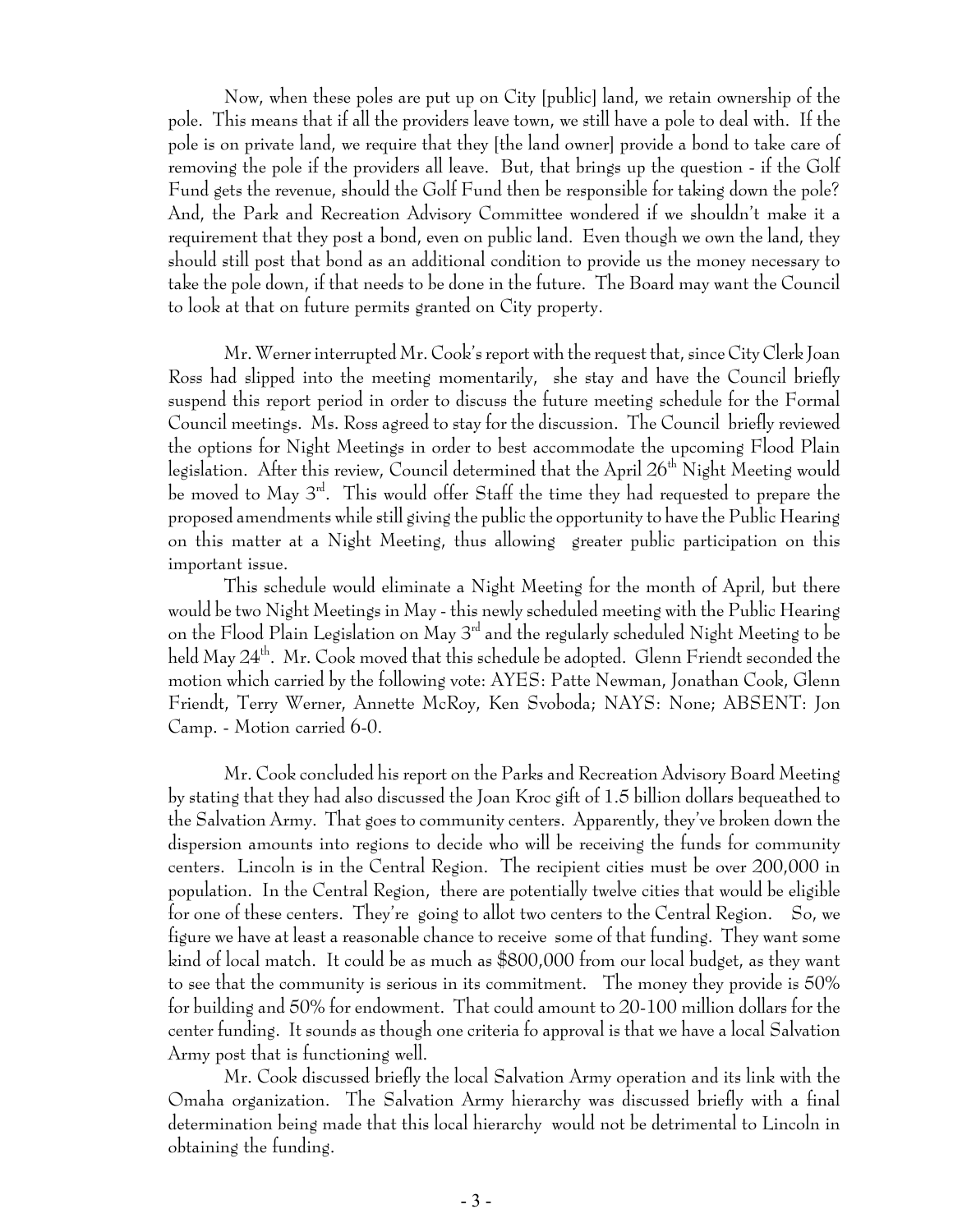Ms. Harrell noted that the "we" in this project is not the City of Lincoln, nor is this a City process. The City is only trying to provide some logistical support to the Salvation Army as they pursue their goal. They have not made a public announcement of their intentions yet, but it is supposed that they will in the near future. They have been doing some community outreach. When they talk about a "local match", to a percentage of the funds that they may or may not receive through this grant process, they don't mean a tax dollar grant. The "local budget" funds could come from the private sector - even a single individual in Lincoln who might decide to put up that money. The point being is that the national organization is looking for some sort of local support...but by local, they're referencing the community - not necessarily the local government bodies, though it *could* be government funds, if the City or the County chose to be a partner. This is just a very preliminary outreach effort.

Ms. McRoy noted that they had discussed this issue at length at the JBC meeting on Friday. There will be another meeting on April  $8<sup>th</sup>$  for those who are interested. The Community Partners meeting will be in the Mayor's Conference Room in the afternoon of the  $8^{\rm th}$ .

Ms. Kielty concurred, but noted that the meeting would actually be in Room 113 where the Salvation Army will be presenting the preliminary information about the application and what their goals are. What they want from this meeting is to find out what community partners would like to participate; and if they would like to participate, what would they like to set for goals. Even if the community partners chose not to participate, the Salvation Army would still like to have input from the community on what the community perceives as the essential needs in these community center.

Discussion continued briefly with the reiteration that the City was merely providing logistic support, such as the meeting place, but it is a Salvation Army project. Ms. Kielty noted that she had heard that rather than having only two sites chosen for funding out of the twelve eligible cities in the Central Region, she had heard that possibly there would be six out of the twelve funded. She was not sure which figure was correct, or even if there were an actual number designated. Ms. Harrell noted that Lincoln's chances are, at least, promising. Mr. Werner commented that with all Lincoln has done with community learning centers, it would seem that all of that ground work might give us a "foot up" on this opportunity. Ms. Harrell noted that Ms. Kroc, when the bequest was made, was looking for communities that are reaching out to a very diverse audience and can demonstrate a lot of community partnerships at every level. In that sense, our history with the learning centers may have some practical value, but at a minimum, should have some symbolic value. We don't know at this point.

# 5. COMMUNITY DEVELOPMENT TASK FORCE (Friendt) No Report

 6. INTERNAL LIQUOR COMMITTEE (McRoy/Newman/Svoboda) Mr. Svoboda reported that they had met last week and had invited two landlords in - somewhat at the request of the Police Department. These landlords have properties that have been deemed as continual "party houses". The tenants are mostly college students. Both individuals, who represent most of these homes, were interviewed. One is somewhat new to the management and ownership of these "party house" properties and the other one is trying to do all that he can to eliminate problems.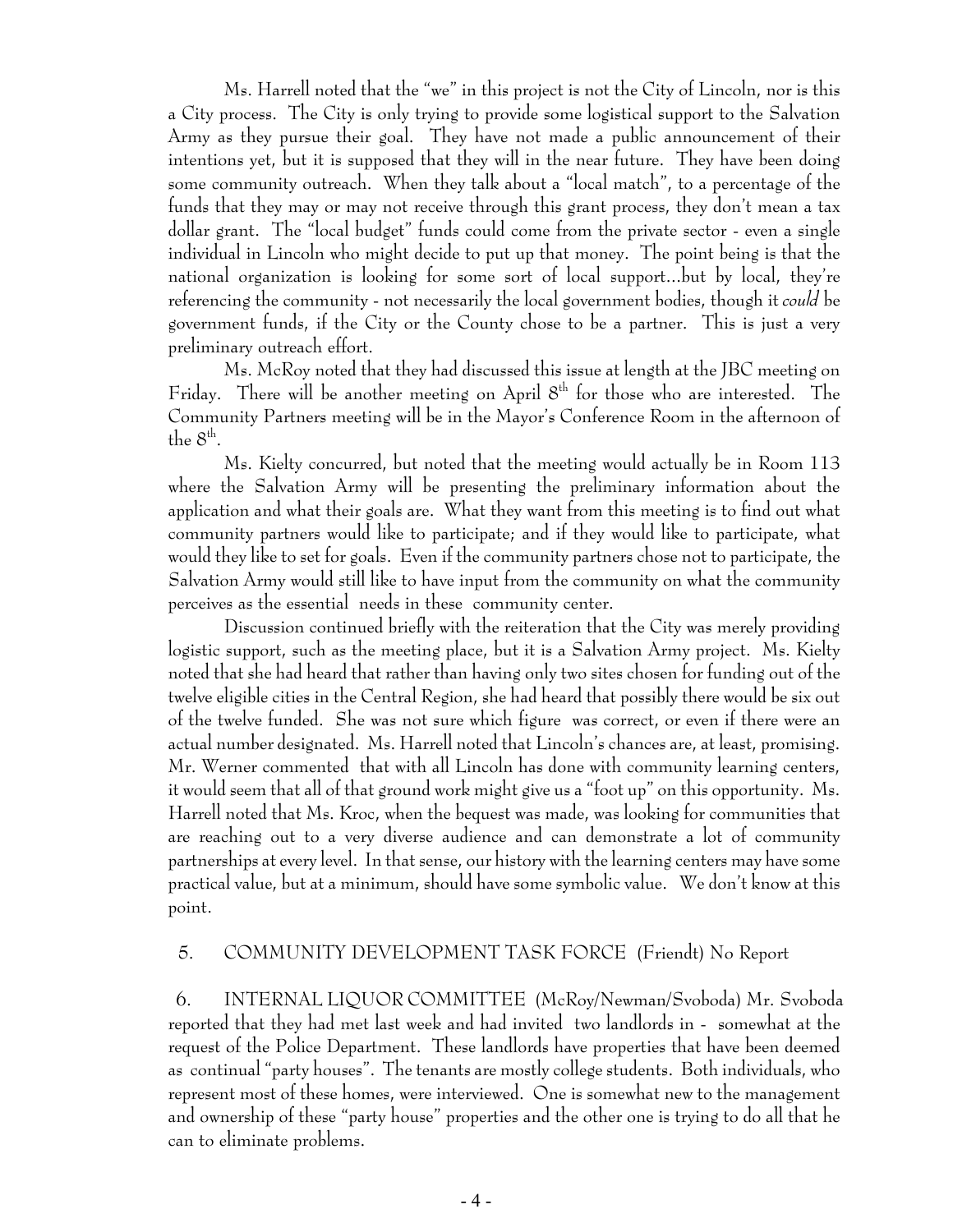Mr. Svoboda noted that it was a good, open dialogue as to what the City might be able to offer as help to them and how they might best be able to help the City solve some of these problems. It was a good meeting; they appreciated the fact that we had an interest in it. They didn't feel that it was a "heavy-handed government" coming down on them. They actually stayed until after the meeting so they could visit with us individually afterwards. There was no resentment on their part, but a recognition that they have a problem and they're glad that the City has shown some concern.

It was noted that the individual who was new to the management process had somewhat incomplete rental records, which was a concern to several of the ILC members. Mr. Svoboda noted that this individual was looking at a professional property management company to take over the management of his properties.

Ms. Newman noted that she would recommend the Lincoln Police Department's Crime-free Multifamily Housing program for that gentleman. She added that she would make an official request to get a piece on the "three unrelated individuals" into that class curriculum, along with possible solutions to alcohol problems. She thought those issues would fit well into the program.

 7. NEIGHBORHOODS, INC. BOARD MEETING (McRoy) Ms. McRoy gave a brief report stating that all was on schedule - and requested that this Committee no longer be listed on the Report Agenda.

 8. JOINT BUDGET COMMITTEE (McRoy/Werner) Ms. McRoy reported that another item of interest, other than the McDonalds money which had been discussed earlier, was the 211-Information Service Referral 24-Hour Hot-Line. It's running currently in Omaha. The United Way is backing this with funds to help us kick it off. We're looking at a date of July  $1^{st}$ . This is a pilot project wherein the calls will actually go to the Omaha call center, be evaluated there and then they'll have our Blue Pages from the phone book as well as different sources and agencies that we already have in place. Instead of Lincoln building our own call center and staffing that, we're going to try to use the Omaha one. That has been working well and is already up and running.

She noted that the allocations applications are being reviewed now. A lot of agencies have a question regarding the living wage and how including that would be worked into their new budgets....as they, for the most part, are contracts. They wondered if JBC would be funding that increase. Mr. Werner commented that he did not think they were included in the financial labor study. Ms. Kielty noted that they were, unless they serve the elderly or the mentally disabled.

 OTHER MEETINGS - Ms. Newman reported that the Mayor had appointed a Health Care for the Homeless Committee. The first meeting was held last week. Ms. Newman had to leave early because of another meeting and she requested that Ms. Kielty, who had also been in attendance, update the Council on the HCHC meeting.

Ms. Kielty reported that that had been the initial meeting. The City is partnering with the Health Endowment on this, because the Endowment has targeted Health Care for the Homeless as one of their priorities for this year. They've actually put money into their budget so that the recommendations that come from this Task Force can be funded. They can also help publicize the recommendations to get some other funding for whatever those recommendations might propose.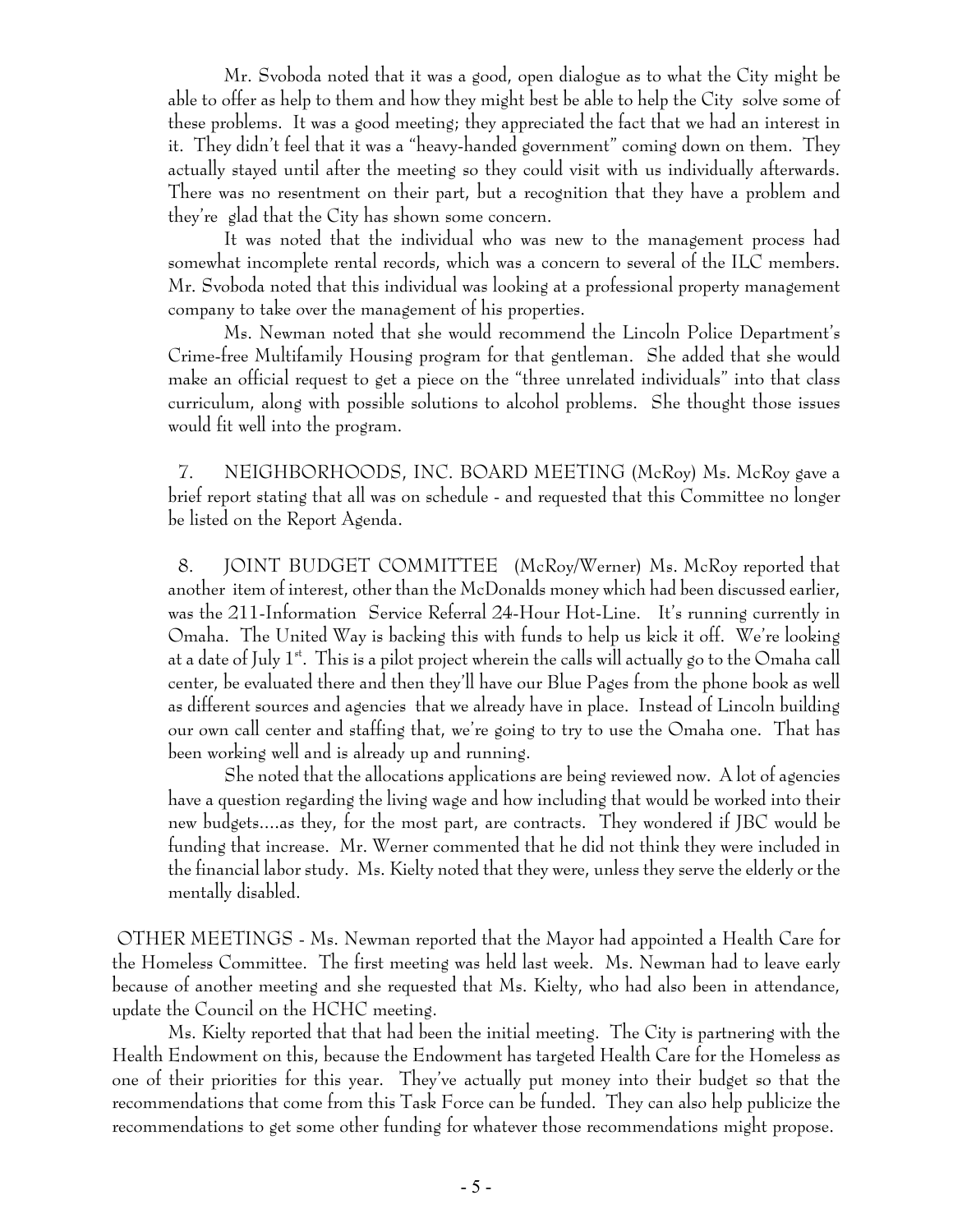The plan is to have about one meeting per month for the next six months to address what we've seen through the Blue Print Project from the Health Endowment as being areas where we might need some assistance as far as issues regarding health care for the homeless.

Ms. McRoy added at this point, with regards to issues of the homeless, that the JBC had discussed, at length, the DayWatch organization and their current activity/ status. They have an interim director and they have reduced their hours of operation. Ms. McRoy reported that JBC will be giving them the \$6,000 that had been allocated for them, but we will hold the rest. The organization should be running through December  $31^{st}$ . There was another organization that may take over for DayWatch. That would be the Mary O'Shea group. But at this point DayWatch is still functioning with reduced hours.

Ms. Newman added that they might be offering mental health services with a State grant. She wondered if that were `for sure'? Ms. Kielty answered that they're looking at the new money that should be coming out of the mental health bill. It would be sort of a DayWatch with a more intensive treatment. So mental health assistance would be available as well as having a drop-in center.

**III. APPOINTMENTS/REAPPOINTMENTS -** Ms. Kielty commented that there will be a new appointment for the Health Department on next week's agenda. That will be the dental position and the Mayor is appointing someone who was recommended by the Nebraska Dental Association. There will be another appointment to the Parks and Rec Board. This nominee is someone who has worked with the arts and has some expertise in the Arts field which is an added benefit because of the projects that the Parks & Rec Board has been partnering on. The nominee works for the "Arts are Basic" program at the University and comes highly recommended.

**IV. REQUESTS OF COUNCIL FROM MAYOR** - Ms. Kielty reviewed the legislative bills that are currently before the Unicameral in this last week of the Session.

She noted that the budget bill is being [inaudible] today. The City should see a **.**5% cut in what we expected and what the Governor recommended. So, that's not a lot of money to us...but it is still a good amount. The body art bill that Council was interested in has become law. The only difference between the State Bill and what the City Council had passed locally is that the State bill has a requirement for an equivalency of a high school education in order to become a tattoo artist or a piercer. There were several comments from Council Members on how much safer the public might feel knowing that this stipulation is in place. [Laughter]

Mr. Bowen reported on the watch on the Federal T-21 bill. There was a six-year authorization. The Beltway received 14.6 million. That is far short of the totals we were looking for....we were looking for \$50 million for Antelope Valley and \$165 million to support the State's effort to get the South Beltway going. The Administration has made it clear that they will not sign a bill over 256 billion dollars. The house bill is now at \$275b...the Senate bill is at \$318b. We're trying to encourage our delegation to support the 318b level when it gets to Congress. That will give us an opportunity to increase our amounts during the conference committee deliberations.

Mr. Cook asked how the votes looked on a possible veto over-ride? Mr. Bowen stated that with the two-house system it only takes one body to stop the veto. Mr. Bowen agreed with Mr. Cook's observation that this is a popular issue. The House actually did two things. They passed two bills in committee. One bill was at \$375b and one at was at the \$275b level. The bill they advanced was at \$275b. The President had said that he would not sign anything over \$256b - so we, along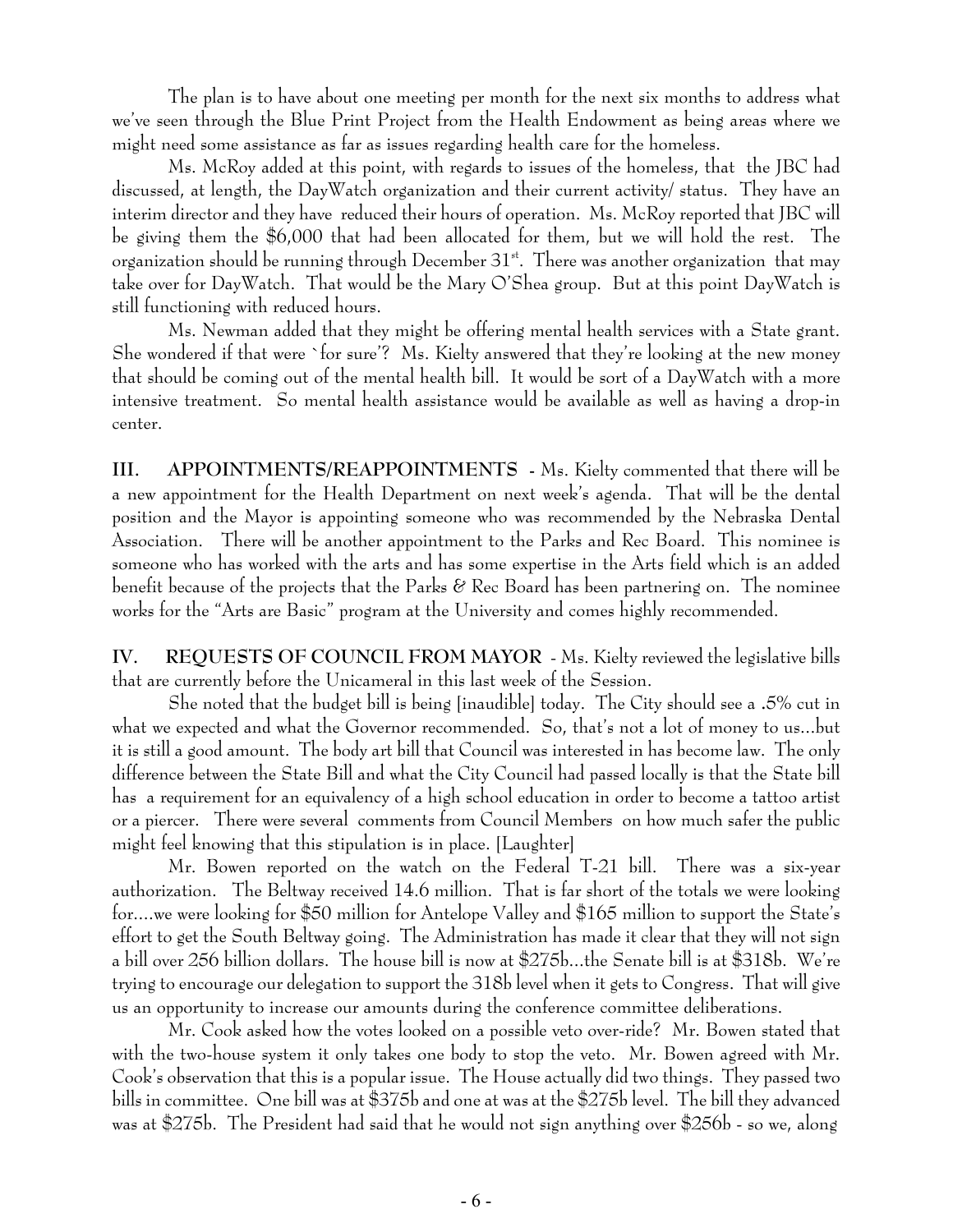with everyone else in communities and chambers of commerce across the land, are working our hardest to get that level up to \$318b. But, is there going to be some way to convince the Administration to sign the bill at \$318b - we don't know.

Mr. Werner asked Mr. Bowen if at \$318b - do you have any sense of what that would mean to Lincoln? Mr. Bowen did not...it may not mean anything. It's all negotiated in conference. There is a provision in the House bill ... a sort of "out clause" or re-opening clause. The House Chairman acknowledged that this was a very positive thing because it meant that after elections, there was a better chance for us to come back and try to increase the amounts of public projects. That's where we are on the Federal side.

Mr. Bowen had two other issues to mention to Council. First, on today's Formal Agenda, Items 23 and 24 are the amendments for the Cornhusker property which is to be sold. He requested that Council move to have public hearing and action next week on the  $12^{th}$  after the  $1^{st}$  reading today. The reason for that is that the Cornhusker property owners and the buyer want to settle and could if the  $3<sup>rd</sup>$  reading were to occur on the  $19<sup>th</sup>$ . They would like to have final action by the Council before they close. Council agreed that with a notice on the Formal Agenda for the public's notification that would be acceptable.

Mr. Bowen then brought forward pre-council considerations for next week. After discussion, Council agreed to have a Pre-Council Executive Session with Personnel on negotiations; and an update on the Police-Fire Pension status. Council agreed that these two issues would each be given 30 minutes on the Pre-Council Agenda.

## **V. MEETINGS/INVITATIONS** - Noted Without Significant Comment.

#### **VI. MISCELLANEOUS -** None

### **VII. COUNCIL MEMBERS -**

## **JON CAMP** - Absent

**JONATHAN COOK** - Letters to Council Members - Opened by Council Staff. There was discussion on the issue of letters coming to Council being a public record. The question of whether or not to post individual Council correspondence on the Directors Agenda was discussed. Rick Peo of the City Attorney's Office, agreed, at Council's request, to investigate the public information laws and requirements and advise Council of the legal procedures to be followed by government offices regarding correspondence. Council agreed to continue the current procedures, (which, with the possible exception of the restrictions placed on the opening of certain Council Members mail, were believed to be in compliance with that law), until a review of Mr. Peo's information could be made to clarify the requirements.

**GLENN FRIENDT** - No Further Comments

**ANNETTE MCROY** - No Further Comments